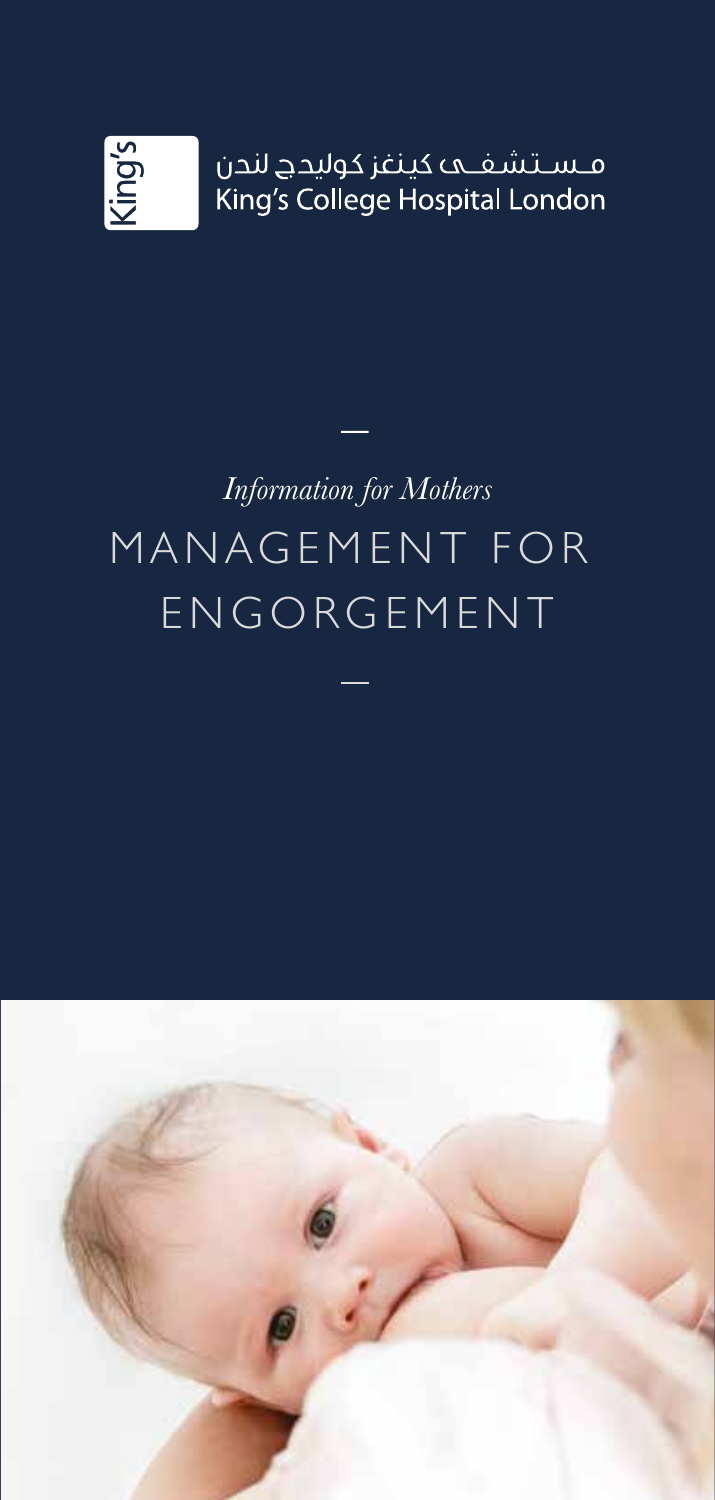## WHAT IS ENGORGEMENT?

Engorgement means that there is an excessive build-up of milk within he breasts. It is normal for the breasts to feel warm, heavy and tender when they first fill with milk around three days after the baby is born.

However, if the breasts feel hot, painful, hard and tight this is not normal and needs to be addressed in order to prevent future problems such as mastitis and reduced milk supply. Engorgement is common in the first week after birth but can also happen at any time if the milk is not being removed effectively from the breasts.

## HOW CAN ENGORGEMENT BE PREVENTED?

Engorgement is prevented by making sure that milk is removed efficiently from the breast, so it is not allowed to build up excessively. This is done by:

- Making sure positioning and attachment are effective - help may be needed to improve this
- Feeding frequently so milk is removed
- Avoiding infant formula which replaces breastfeeds and dummies which may reduce the frequency of breastfeeding

IF YOU HAVE ANY FURTHER QUESTIONS OR CONCERNS. PLEASE CONTACT US.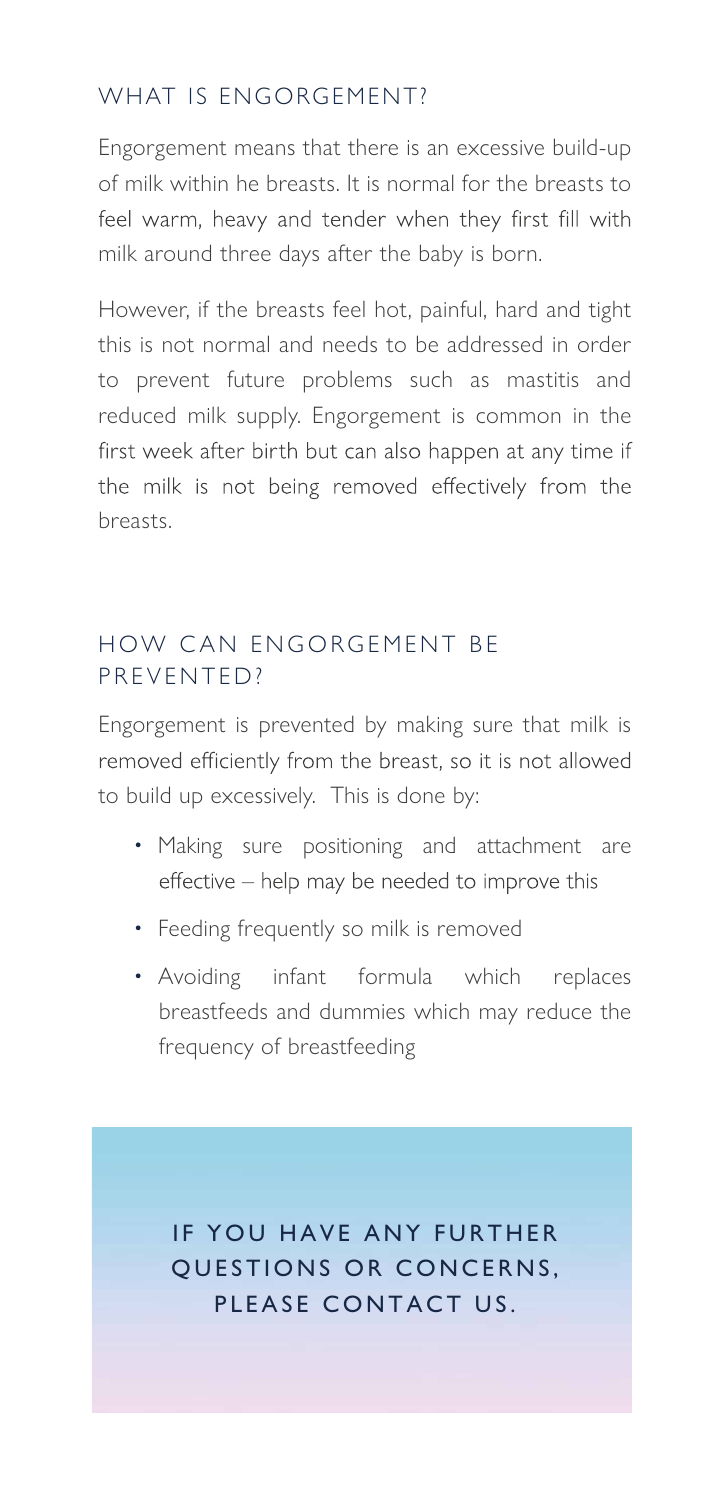## HOW CAN ENGORGEMENT BE TREATED?

It is important that engorgement is managed quickly and effectively in order to prevent complications such as a reduced milk supply, blocked ducts and mastitis. Enabling the baby to attach effectively can be difficult with an engorged breast.

Gently hand expressing some milk at the start of feeds to soften the breast tissue can help to enable the baby to attach and have an effective feed. Following feeds, if the breasts remain full, further expression to soften the breast until comfortable will help avoid milk stasis which can reduce future milk production. Warmth before feeding/expressing can help milk flow more easily.

Here at King's, we have our Well Mum and Baby Clinic that you can book an appointment to be seen by a Midwife. We welcome women who require breastfeeding needs or questions that need to be addressed.